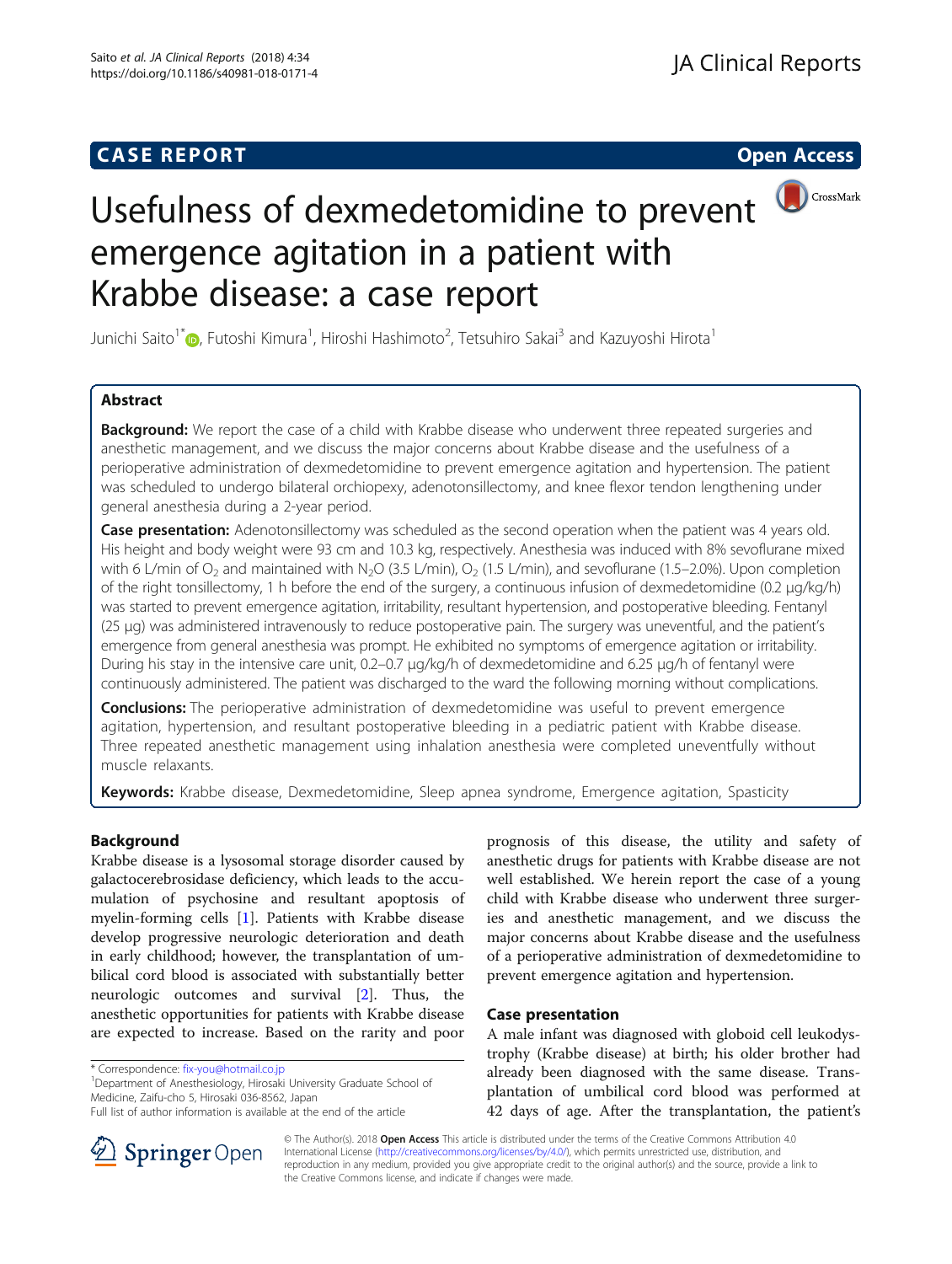blood galactocerebrosidase concentration improved to a normal value (102 nmol/L; normal range 99 ± 22 nmol/L). However, he had pathognomonic symptoms including irritability, dysphagia, and progressive spasticity. He had no history of seizures. A physical examination revealed spastic paraplegia. He was diagnosed with undescended testis, tonsillar hypertrophy leading to sleep apnea syndrome, and spasticity of the lower extremities.

Bilateral orchiopexy, tonsillectomy and adenoidectomy (T&A), and knee flexor tendon lengthening under general anesthesia were therefore scheduled over a 2-year period. In this report, we focus on the second operation (the T&A) because its perioperative management to prevent emergence agitation and hypertension was more complicated than that during the other two operations.

The T&A was scheduled as the second operation when the patient was 4 years old. Preoperative polysomnography revealed that his sleep apnea was severe: respiratory disturbance index 53.4/min; 3% oxygen desaturation index 46.3/min; nadir  $SpO<sub>2</sub> 78%$  and  $SpO<sub>2</sub> 90% 0.52%.$ Decreased motor nerve conduction velocity (which reflects demyelination) was revealed: right median nerve 12.7 m/sec and right tibial nerve 11.7 m/sec. His height was 93 cm, and his weight was 10.3 kg. No premedication was administered.

The patient was continuously monitored by electrocardiography, the measurement of peripheral  $O_2$  saturation, the measurement of the end-tidal concentration of carbon dioxide, monitoring of the body temperature, and train-of-four muscular monitoring. Anesthesia was induced with 8% sevoflurane mixed with 6 L/min of  $O_2$ through a face mask, with soft cushions placed under the patient's right shoulder to ensure left lateral decubitus positioning and the prevention of airway obstruction and aspiration. After the induction of anesthesia, a venous line was placed in the forearm and an arterial line was placed in the left radial artery. Endotracheal intubation with a 4.5-mm uncuffed tracheal tube was successful without an administration of a muscle relaxant. Anesthesia was maintained with  $N_2O$  (3.5 L/min),  $O_2$  (1.5 L/min), and sevoflurane (1.5–2.0%). Local anesthetics (1% lidocaine with epinephrine) were locally infiltrated by the surgeon on the bilateral tonsil.

Upon completion of the right tonsillectomy, 1 h before the end of surgery, a continuous infusion of dexmedetomidine (0.2 μg/kg/h) was started to prevent emergence agitation, irritability, resultant hypertension, and postoperative bleeding. Fentanyl (25 μg) was administered intravenously to reduce postoperative pain. The surgery was uneventful, and the patient's emergence from general anesthesia was prompt. After the confirmation that the train-of-four monitoring was 100%, the trachea was extubated. The duration of surgery and anesthesia were 87 and 169 min, respectively.

The patient exhibited no symptoms of emergence agitation or irritability. After observation for 50 min in the postanesthesia care unit, the patient was admitted to the intensive care unit (ICU) for observation overnight. During his stay in the ICU, 0.2–0.7 μg/kg/h of dexmedetomidine and 6.25 μg/h of fentanyl were continuously administered. The arterial blood gas analysis revealed no hypercapnia, metabolic acidosis, or electrolyte imbalance. Neither bradycardia nor apnea occurred during the postoperative period. The patient was discharged to the ward the following morning and left the hospital uneventfully on postoperative day 6.

During all three operations, general anesthesia was induced and maintained with sevoflurane with or without  $N<sub>2</sub>O$ . No muscle relaxant was administered to facilitate the endotracheal intubation or laryngeal mask airway placement. The surgeries were uneventful, and the emergence from anesthesia was prompt. Pentazocine or fentanyl was administered to reduce postoperative pain. After the patient's emergence from the anesthesia used in the third surgery, he showed agitation, and additional pentazocine was required; a total of 1.5 mg/kg pentazocine was administered intravenously. The patient left the hospital without anesthetic complications.

#### Discussion

This case highlights two clinically important issues. First, the perioperative administration of dexmedetomidine was useful to prevent emergence agitation in a patient with Krabbe disease. One of the anesthetic concerns for patients with Krabbe disease is the development of postoperative analgesia or sedation because such patients often exhibit irritability and poor airway tone with a high risk of aspiration. During the second operation, we chose dexmedetomidine to prevent agitation, hypertension, and resultant postoperative bleeding.

Dexmedetomidine is an α-adrenergic agonist with high  $\alpha_2$ -adrenoceptor selectivity. Pre- and postsynaptic activation of  $\alpha_2$ -adrenoceptors in the locus coeruleus and in the dorsal horn of the spinal cord both inhibit the release of norepinephrine and sympathetic activity and terminate the transmission of pain signals [\[3](#page-3-0)]. In addition, the activation of  $\alpha_2$ -adrenoceptors inhibits the release of serotonin in the rostral raphe nucleus, which suppresses arousal and fear [\[4\]](#page-3-0). A pediatric patient's perioperative fear about undergoing surgery and the anxiety of separation from his or her parents often increase the incidence of postoperative anxiety and the amount of opioid needed to control postoperative pain in these patients. The mechanism of action of dexmedetomidine seems to be suitable to prevent emergence agitation.

Due to severe sleep apnea, poor airway tone, and dysphagia, airway management was the most important concern in our patient's case. Perioperative respiratory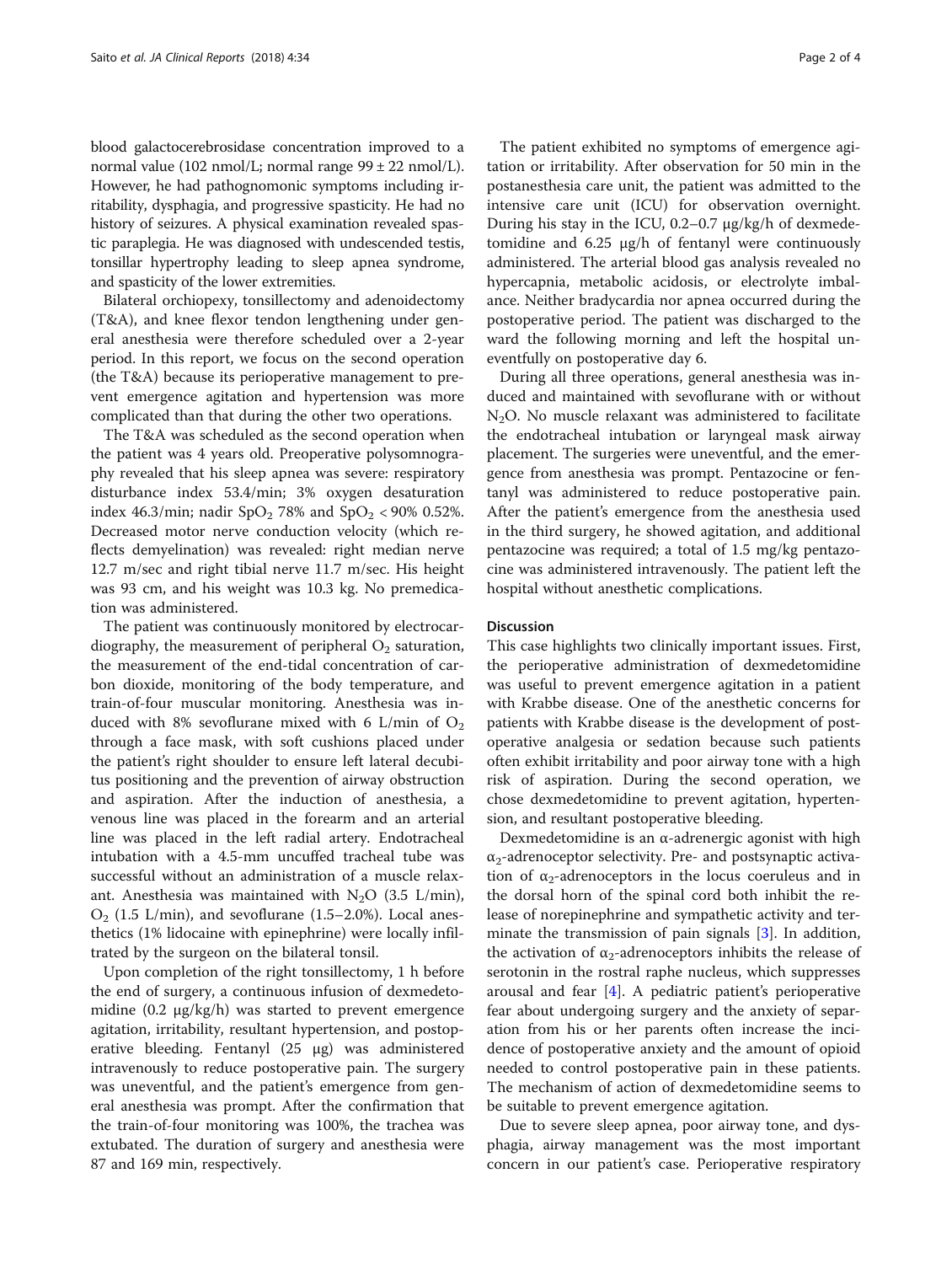complications following a T&A are relatively common and have been described to occur more frequently in children of younger age [\[5](#page-3-0)], and lower body weight was reported to be a risk factor for these complications [[6](#page-3-0), [7](#page-3-0)]. Additionally, dysphagia associated with poor pharyngeal muscle weakness is a risk factor for aspiration leading to respiratory complications  $[8]$  $[8]$  $[8]$ . Our patient thus had a high risk of respiratory complications. Taking these factors into consideration, we considered dexmedetomidine a good choice to prevent agitation and hypertension after our patient's surgery because of its minimal suppression of respiratory function [[9\]](#page-3-0).

Meng et al. [\[10](#page-3-0)] found that dexmedetomidine was useful to prevent emergence agitation after tonsillectomy without prolongation of emergence from anesthesia and respiratory depression. Although to the best of our knowledge no studies have evaluated the efficacy of dexmedetomidine in patients with other types of leukodystrophy or Krabbe disease, respiratory depression associated with dexmedetomidine is reportedly less severe than that associated with midazolam in the perioperative period in children [[11](#page-3-0)]. In our case, although a continuous infusion of fentanyl was also required postoperatively in the ICU, a continuous infusion of dexmedetomidine could reduce the required amount of fentanyl and prevent emergence agitation without respiratory complication. Dexmedetomidine can help prevent emergence agitation and control postoperative pain even in patients with Krabbe disease.

The second important clinical issue highlighted by this case is that a patient with Krabbe disease successfully underwent three repeated general anesthetic managements using sevoflurane without complications. Other anesthetic concerns for patients with Krabbe disease are seizures and abnormal responses to anesthetic agents including sedative drugs and neuromuscular relaxants. Inhalation anesthesia is usually selected for pediatric patients. Isoflurane has been used for the maintenance of general anesthesia in children with other types of leukodystrophy [[12,](#page-3-0) [13\]](#page-3-0). Based on our patient's case and others, inhalation anesthesia with a small amount of fentanyl and pentazocine can be safely used in patients with Krabbe disease [\[12,](#page-3-0) [13](#page-3-0)]. However, inhalation anesthesia can cause seizures, which are common in patients with leukodystrophy. Propofol can suppress seizures and reduce the risk of agitation and excitation after general anesthesia. Thus, the use of propofol for anesthesia can be an alternative method in these patients [[14\]](#page-3-0). The selection of anesthetic drugs remains controversial; therefore, further clinical studies and case reports of patients with Krabbe disease are required to confirm our findings.

Controlling spasticity is an important way to prevent postoperative pain due to muscle spasm. Pain from a

muscle spasm is severe and distressing for cerebral palsy patients with spasticity [[15](#page-3-0)]. Drugs such as baclofen, diazepam, and other benzodiazepines that modulate central triggers of spasticity are usually administered orally. These drugs are agonists at γ-aminobutyric acid receptors, inhibiting the release of neurotransmitters and reducing muscle tone, but drowsiness, ataxia, and lethargy are induced as adverse effects and may result in prolonged sedation and muscle relaxation. On the other hand, clonidine and tizanidine are medications that decrease spasticity through effects on α2-adrenergic receptors [\[16\]](#page-3-0). No clinical study has revealed that dexmedetomidine improved spasticity, but considering its mechanism of action, dexmedetomidine has the potential to control spasticity, and it can be an option during the perioperative period.

Additionally, in cerebral palsy patients who often undergo lower limb orthopedic surgery (as in our patient's third surgery), epidural analgesia is recommended to prevent muscle spasm, which is a spinal reflex initiated by pain [\[15](#page-3-0)]. Thus, epidural analgesia can be an option to prevent the severe pain associated with muscle spasms in patients with Krabbe disease. However, these patients usually have a disability and/or poor verbal communication skills, and thus, the detection of pain or adverse events associated with epidural catheterization (especially epidural hematoma) might be delayed, and vigilant observation and comprehensive management are required to prevent such events.

The use of muscle relaxants for patients with Krabbe disease is another concern. We did not administer any muscle relaxants for any of our patient's three operations because of the risks of hyperkalemia following succinylcholine in patients with neuromuscular disease and the prolongation effect following the administration of nondepolarizing agents. Case reports of patients with other types of leukodystrophy have shown that rocuronium, vecuronium, and atracurium can be safely used without a prolongation effect  $[8-10]$  $[8-10]$  $[8-10]$ . Thus, if rapid sequence induction and intubation is required in a patient with Krabbe disease, a non-depolarizing muscular agent should be used.

#### Conclusions

In summary, we have presented three repeated anesthetic management and major concerns in a pediatric patient with Krabbe disease. The perioperative administration of dexmedetomidine was useful to prevent emergence agitation and hypertension in this patient.

#### Acknowledgements

We are grateful to Professor Phillip Evans, BSc, MSc, MEd, FHEA, for his valuable comments.